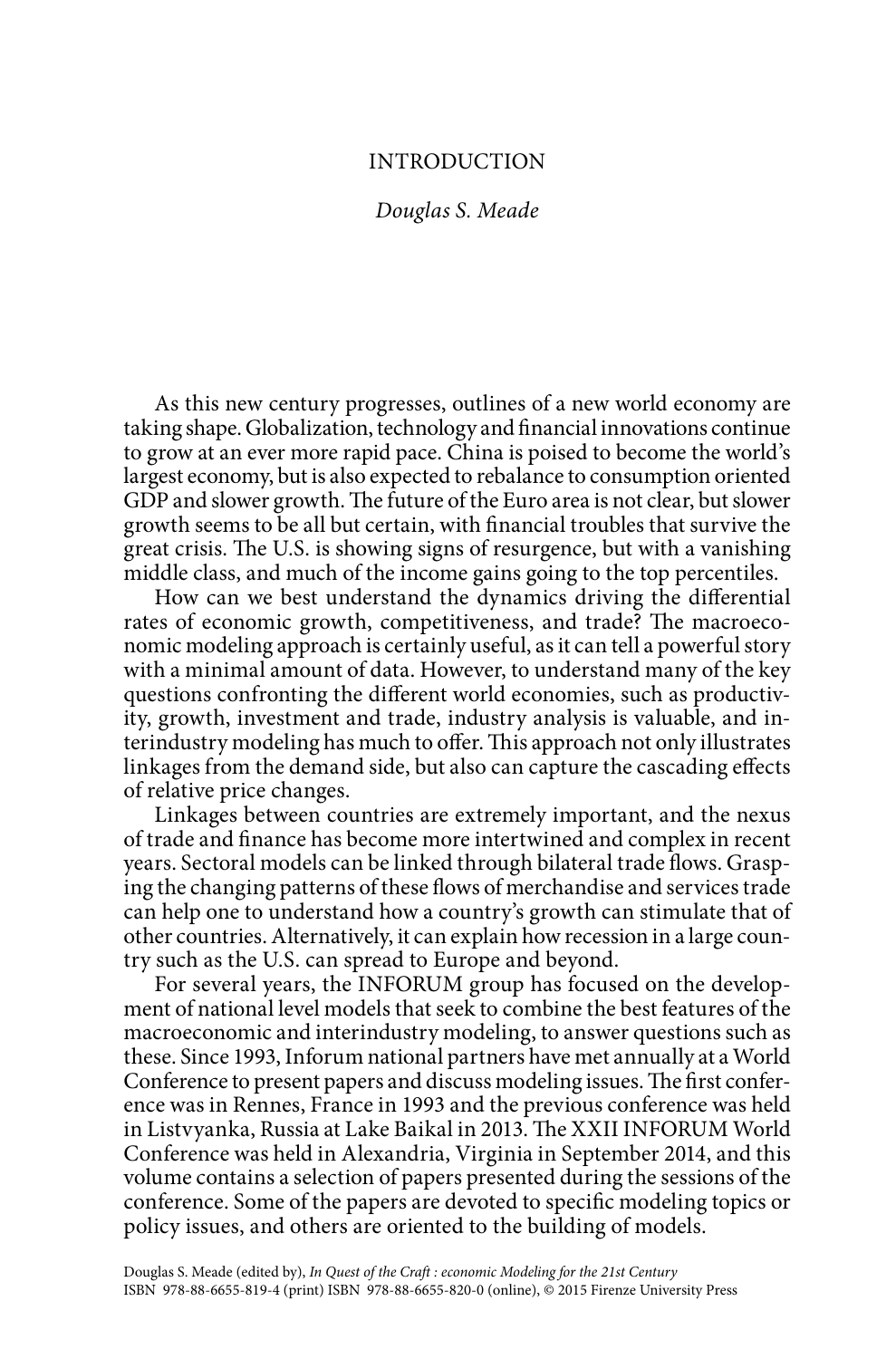A prominent paper is the first contribution by Bardazzi and Ghezzi, who are developing a new version of the bilateral trade model (BTM) that is used to link the international INFORUM models through trade flows. The authors provide a valuable survey of the taxonomy of trade models that have been developed by various economists, and highlight the special position of BTM as a central modeling framework linking individual models of different countries which may be potentially of quite different structure, sectoring schemes, and level of complexity. This will be version 3 of BTM. The first version was created by Douglas Nyhus starting in the 1970s, growing out of his PhD thesis work, and the second version was developed by Qiang Ma in 1996 and further extended by Qing Wang.

Both Bardazzi and Ghezzi are students of Maurizio Grassini, who presents a critique of factors content and trade in value-added models. The new international trade database developed by Bardazzi and Ghezzi provide a rich environment for testing such theories. Closing the first section is the paper of Shirov and Yantovsky, who investigate the potential benefits of trade relations between the EU and the Eurasian Economic Union, and also make a quantitative estimate of potential costs of Russian sanctions, on both Russia and the EU. This is a very important topic, and an example of the potential benefits that a system of linked models can offer. Although the previous versions of BTM did not include Russia, it will be included in BTM 3, and will be able to offer insights on energy and other trade with Russia.

The framework of the interindustry macroeconomic model is particularly useful for the study of questions of energy supply, demand, and pollution. The section on energy and environment begins with the paper by Plich on the situation of shale gas extraction in Poland. This paper explores the outlook for shale gas production in Poland in several alternative scenarios using the Polish IMPEC model, out to 2050. Note that Poland is one of the European countries most likely to develop shale gas in the midterm horizon. The next paper is by Sasai and the Japanese team, and uses the JIDEA model to study the effects of abandoning nuclear power in Japan. The effect on the price of electricity and the demand for fossil fuels is considered, and the authors also study the ripple effects of the higher prices on other producing sectors. The paper by Suslov looks at the prospects for renewable energy in Russia. In general, the results are pessimistic for renewable energy development, due partly to the rich endowment of fossil energy resources in Russia, but also because of institutional barriers and lack of infrastructure. However the large surface area of Russia potentially provides opportunities for solar, wind, geothermal and small scale hydropower development. Tagaeva and Gilmundinov discuss ways to improve environmental policy in Russia. They discuss the current set of taxes and incentives in place in Russia, and then present some alternatives. This section is rounded out by a paper by Mullins and Nkosi on using the South African INFORUM model Safrim to calculate the macroeconomic impacts of GHG mitigation. South Africa has a relatively high carbon to